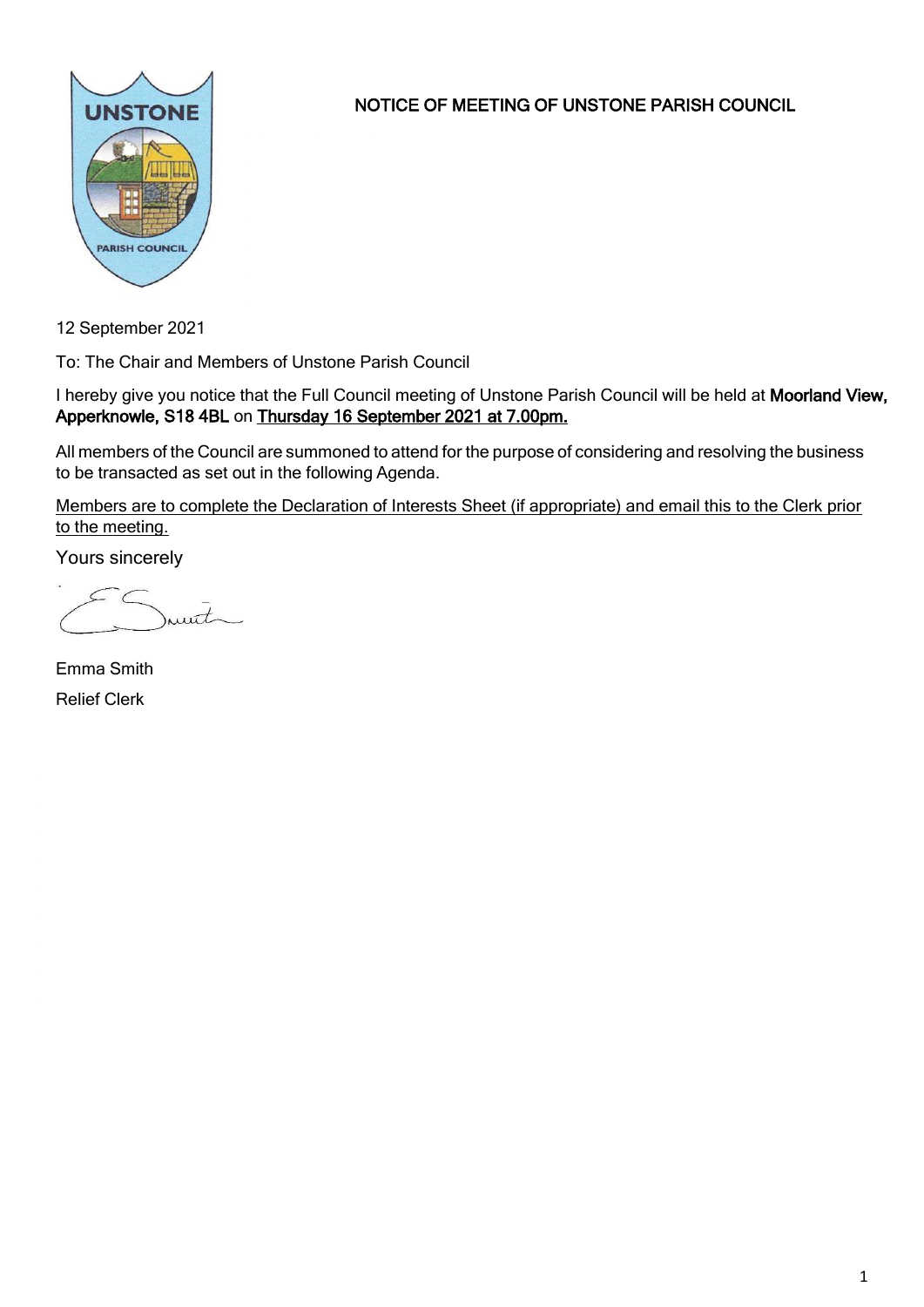#### 1. To receive apologies for absence.

#### 2. Variation of Order of Business.

#### 3. Declaration of Members Interests and Requests for Dispensation

Members are requested to declare the existence and nature of any disclosable pecuniary interest and/or other interest, not already on their register of interests, in any item on the agenda and withdraw from the meeting at the appropriate time, or to request a dispensation. Please note that appropriate forms should be completed prior to commencement of the meeting.

4. Confidential Item – To determine which items, if any, on the Agenda should be taken with the public excluded. If the Council decides to exclude the public it will be necessary to pass a resolution in the following terms:-

"That in view of the confidential nature of the business about to be transacted, to consider a resolution to exclude the Press and Public from the meeting in accordance with the Public Bodies (Admission to Meetings) Act 1960, s1, in order to discuss the item."

#### 5. To confirm the minutes of the Council Meeting held on 15 July 2021

#### 6. **Reports**

- (a) If the Police Liaison Officer is in attendance they will be given the opportunity to raise any relevant matter
- (b) If a County Council or District Council Member is in attendance they will be given the opportunity to raise any relevant matter.

#### 7. Chair's Announcements

#### 8. To note Clerks report/correspondence received

- (a) To discuss Queen's Platinum Jubilee Beacons 2 June 2022
- (b) To discuss co-option of Councillor Vacancy
- (c) Road Closure Notice High Street, Apperknowle 20-22 October 2021 To facilitate water service connection works – Severn Trent Water
- (d) To note the Inpsectors Report for NEDDC Local Plan
- (e) To note DCC Bus Service Improvement Plan Questionnaire Circulated
- (f) Police & Crime Commissioner £100K grant antisocial behaviour closing date 10 September 21
- (g) To note Armed Forces Celebration Event 3 October 2021 at Dronfield Sports Centre
- (h) To note the Leaders Update NEDDC
- (i) NEDDC Tree Preservation Order 279
- (j) Emergency Closure of Dronfield Footpath 73 and Unstone 52

#### 9. To note DALC and other items circulated for information

- (a) DALC Circular amended for July 2021, August and September 2021
- (b) To discuss signing up to Local Council Award Scheme

## 10. Items raised by Councillors

- (a) To approve referring the Dronfield Town Council Burial Committee matter to NEDDC to reach a decision
- (b) To discuss refurbishment of Parish Council owned telephone boxes
- (c) To note purchase Royal British Legion Industries (RBLI) outdoor Tommy figure
- (d) To discuss Christmas Party 2021

## 11. Caretakers report

- (a) To note caretakers report circulated to all Councillors
- (b) To discuss Unstone Parish Council vehicle lease ends 28/11/2021

## 12. Responsible Financial Officer report

- (a) To approve the payment list for August and September 2021
- (b) To approve the bank reconciliations up to 31 July 2021 and 31 August 2021
- (c) To note PKF Littlejohn audit competition for 31 March 2021
- (d) To note change in electricity provider at the Community Hall from British Gas to British Gas Lite